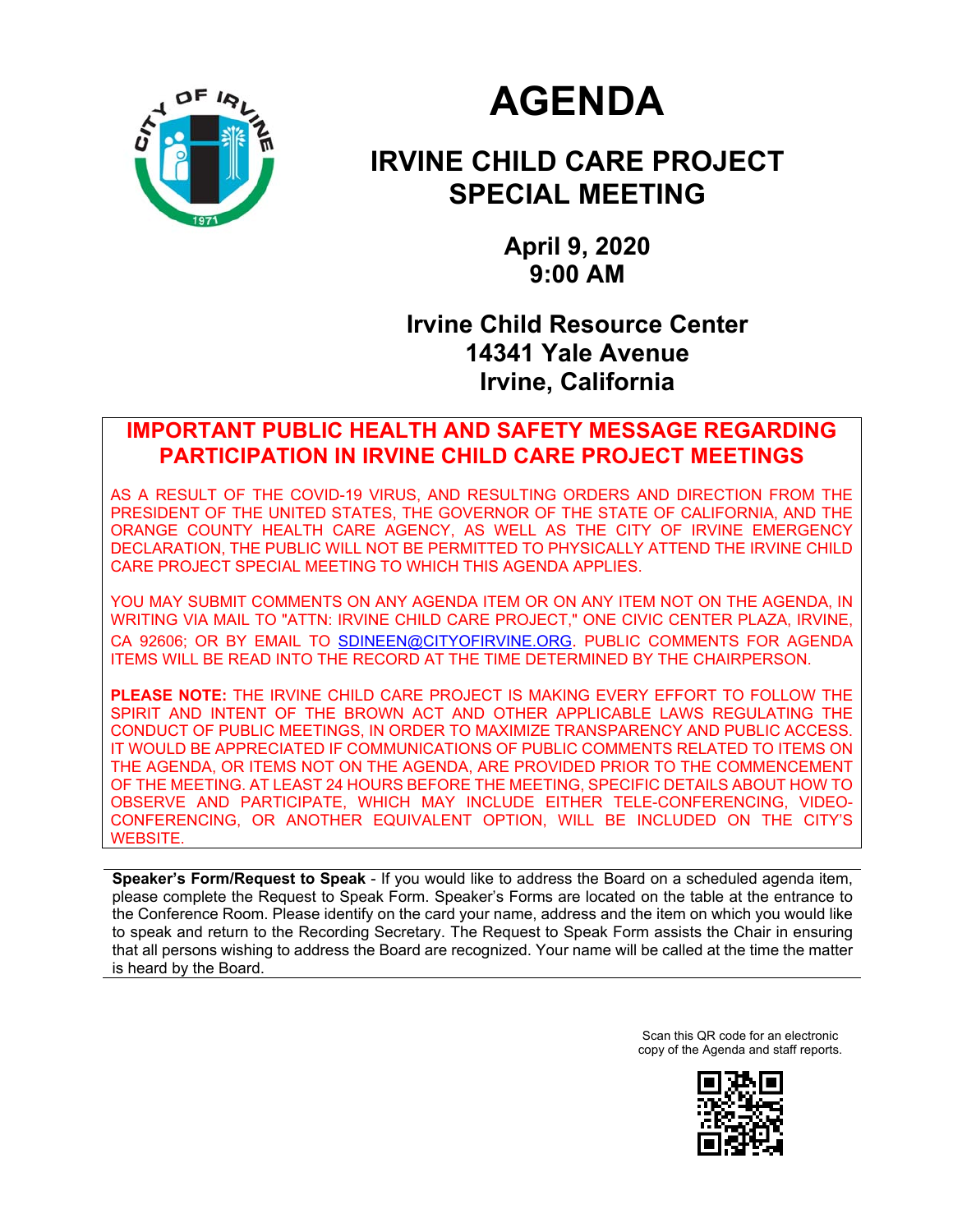## **CALL TO ORDER**

**ROLL CALL** Board Member: Stephanie Bynon Board Member: Melissa Fox Clerk: Alan Battenfield Vice President:Ira Glasky President: Adam Buchanan

## **PLEDGE OF ALLEGIANCE**

## **PUBLIC COMMENTS**

Any member of the public may address the Board on items within the Board's subject matter jurisdiction, but which are not listed on the Agenda during PUBLIC COMMENTS. However, no action may be taken on matters that are not part of the posted agenda. PUBLIC COMMENTS are scheduled for 30 minutes and are limited to 3 minutes per person.

## **BOARD BUSINESS**

## **1. IRVINE CHILD CARE PROJECT RENT RELIEF FOR PROVIDERS**

## **RECOMMENDED ACTION:**

Approve the waiver of rental payments from ICCP Providers for April, May, and June which will total a loss in revenue to ICCP of \$473,220 for the three months.

## **ADJOURNMENT**

The next Regular Irvine Child Care Project Board Meeting will convene at 8:30 a.m. on **Monday, May 11, 2020**.

#### **NOTICE TO THE PUBLIC**

At 11:00 a.m., the Irvine Child Care Project will determine which of the remaining agenda items can be considered and acted upon prior to 12:00 noon and will continue all other items on which additional time is required until a future Committee meeting. All meetings are scheduled to terminate at 12:00 noon.

#### **STAFF REPORTS**

As a general rule, staff reports or other written documentation have been prepared or organized with respect to each item of business listed on the agenda. Copies of these materials are on file with the Irvine Child Care Project liaison and are available for public inspection and copying once the agenda is publicly posted, (at least 72 hours prior to a regular Irvine Child Care Project meeting). Staff reports can also be downloaded from the City's website at cityofirvine.org beginning the Friday prior to the scheduled Irvine Child Care Project Board meeting on Monday.

If you have any questions regarding any item of business on the agenda for this meeting, or any of the staff reports or other documentation relating to any agenda item, please contact Irvine Child Care Project liaison at (949) 724-6503.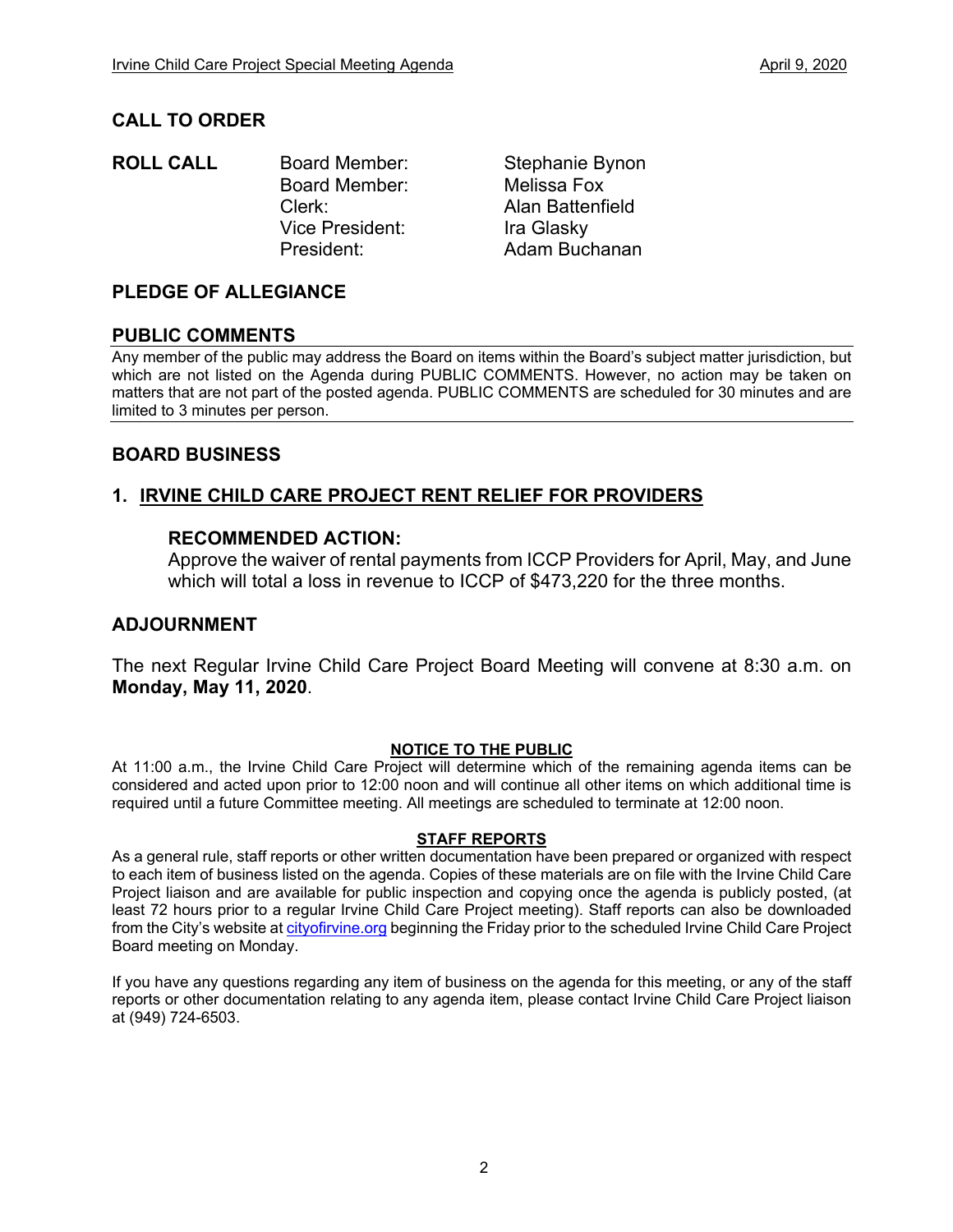#### SUPPLEMENTAL MATERIAL RECEIVED AFTER THE POSTING OF THE AGENDA

Any supplemental writings or documents distributed to a majority of the Irvine Child Care Project regarding any item on this agenda after the posting of the agenda will be available for public review in the Community Services Department, One Civic Center Plaza, Irvine, California, during normal business hours. In addition, such writings or documents will be made available for public review at the respective public meeting.

#### SUBMITTAL OF INFORMATION BY MEMBERS OF THE PUBLIC FOR DISSEMINATION OR PRESENTATION AT PUBLIC MEETINGS

Written materials/handouts: Any member of the public who desires to submit documentation in hard copy form may do so prior to the meeting or at the time he/she addresses the Irvine Child Care Project Board. Please provide 15 copies of the information to be submitted and file with the Recording Secretary at the time of arrival to the meeting. This information will be disseminated to the Irvine Child Care Project at the time testimony is given.

#### CITY SERVICES TO FACILITATE ACCESS TO PUBLIC MEETINGS

It is the intention of the City of Irvine to comply with the Americans with Disabilities Act (ADA) in all respects. If, as an attendee or a participant at this meeting, you will need special assistance beyond what is normally provided, the City of Irvine will attempt to accommodate you in every reasonable manner. Please contact Irvine Child Care Project liaison at 949-724-6647 at least 48 hours prior to the meeting to inform us of your particular needs and to determine if accommodation is feasible.

Assisted listening devices are available at the meeting for individuals with hearing impairments. Notification 48 hours prior to the meeting will enable the City to make reasonable arrangements to ensure accessibility to this meeting. (28 CFR 35. 102-35. 104 ADA Title II)

#### **COMMUNICATION DEVICES**

To minimize distractions, please be sure all personal communication devices are turned off or on silent mode.

#### **MEETING SCHEDULE**

Regular meetings of the Irvine Child Care Project are held on the second Monday of each month at 8:30 a.m. unless otherwise noted. The Irvine Child Care Project Agenda is posted in the Police Department. Meeting agendas and approved minutes are kept current on the City web site at cityofirvine.org.

I hereby certify that the agenda for the Irvine Child Care Project meeting was posted at the main entrance of City Hall and in the posting book located in the Public Safety Lobby, One Civic Center Plaza, Irvine, California by  $5.0$  p.m. as well as on the City's web page.  $onHDI$ ries

**Board Liaison**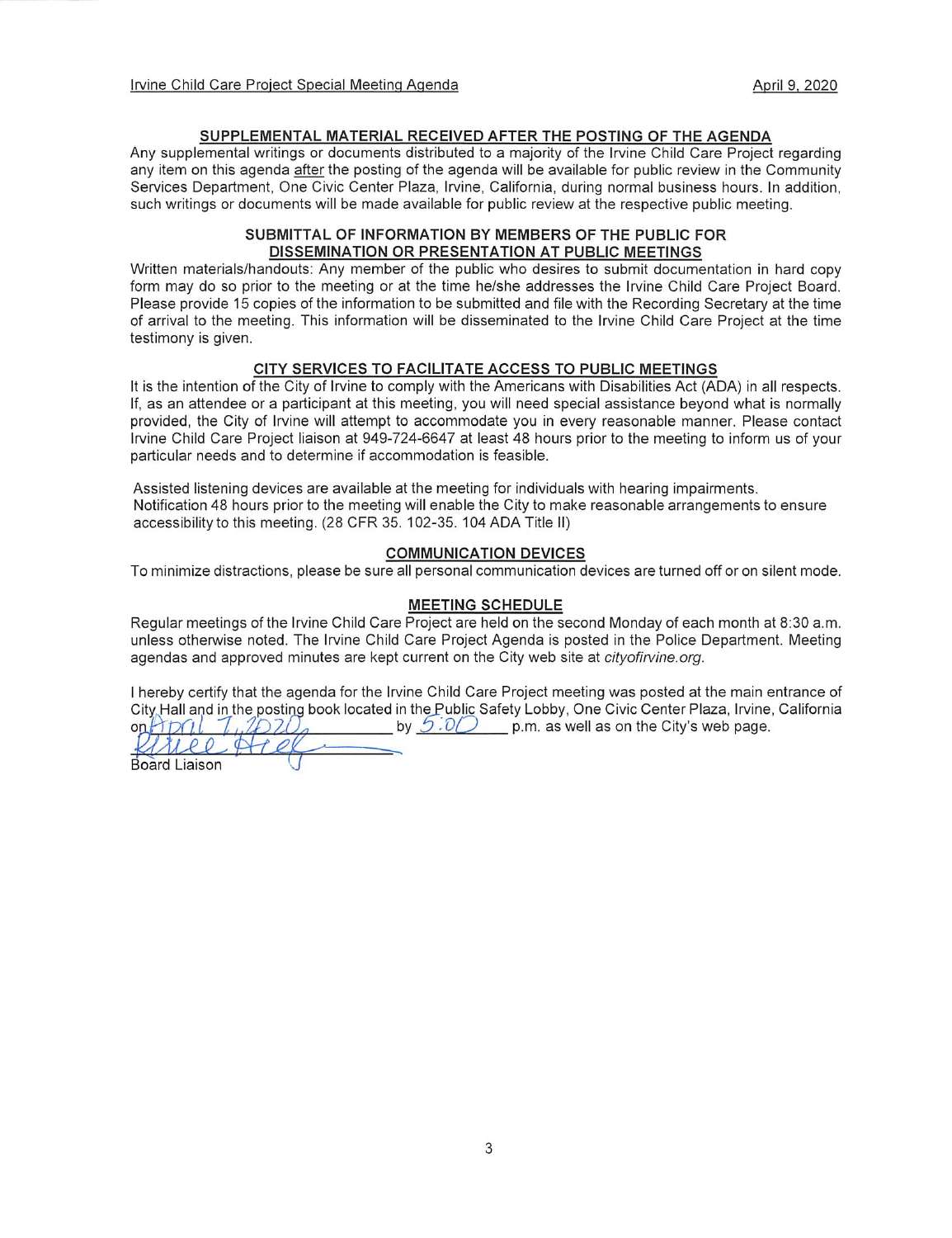# **ITEM 1 BUSINESS**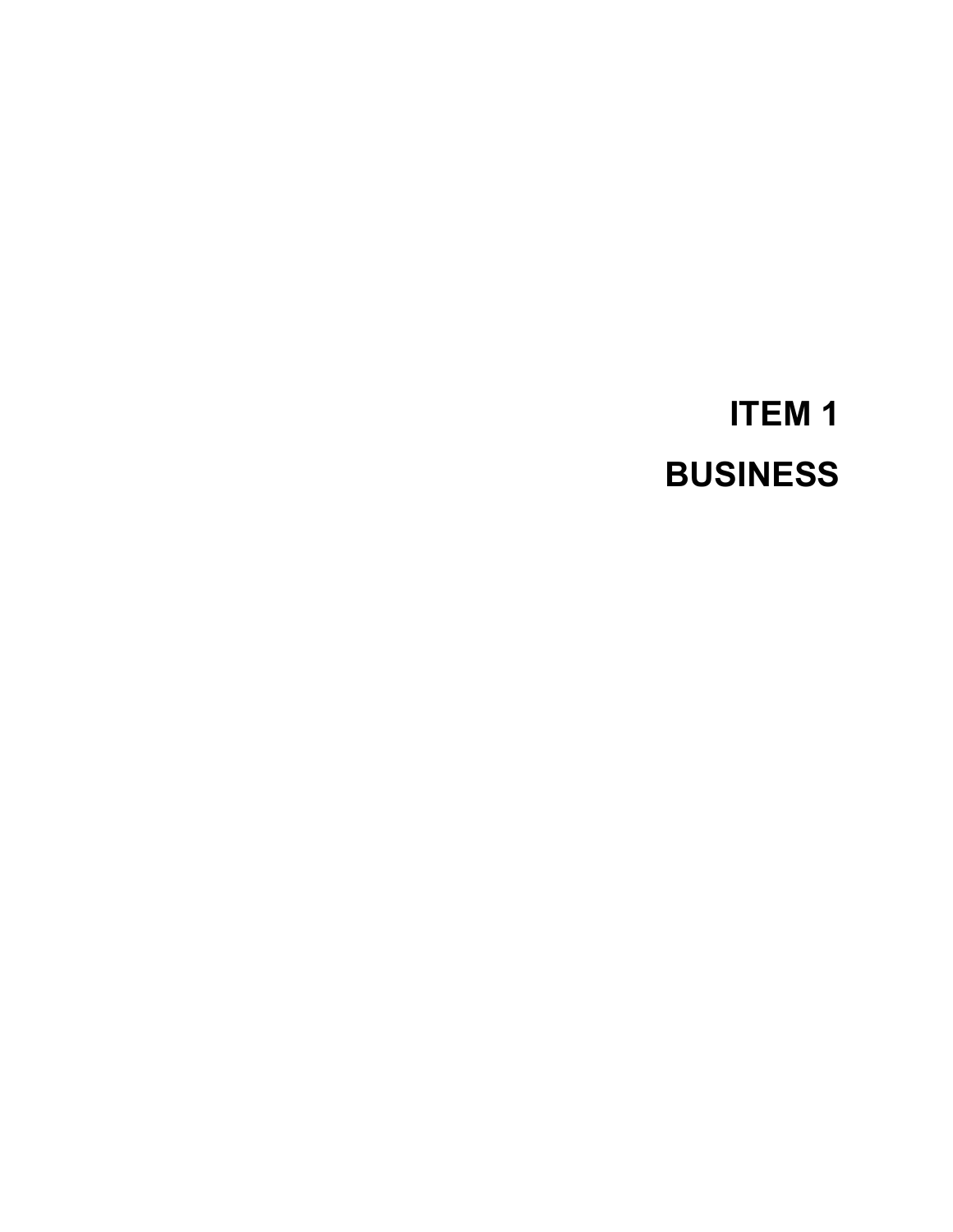### **IRVINE CHILD CARE PROJECT**

## **TOPIC: IRVINE CHILD CARE PROJECT RENT RELIEF FOR PROVIDERS**

**DESCRIPTION:** On March 13, 2020 ICCP received notice that the Irvine Unified School District would be closing all schools in order to mitigate the spread of the Coronavirus.

> On the same date the State of California Community Care Licensing Division (CCLD) indicated that in the absence of a directive for child care programs to close from a body with the authority to do so each licensed agency has the authority to determine their best course of action. CCLD was tracking program closures only.

> As of March 13 the status of the ICCP Programs as determined by each licensed agency was as follows:

> Child Development Incorporated (10 sites) – closed to sanitize sites March 16 and 17, to reopen providing full day care on March 18.

> Creekers' Club (1 site) – closed for the duration of the IUSD closure

> Dolphin Club  $(1 \text{ site})$  – closed for the duration of the IUSD closure

> Kids Stuff (2 sites) – closed for the duration of the IUSD closure (Originally the agency planned to open at one location only for full day care beginning Monday, March 16 but due to the rapidly evolving situation ultimately determined the program needed to close)

> Rainbow Rising (14 sites) – All sites open for full day care beginning Monday, March 16

> The situation in Orange County rapidly evolved over the next few days such that on Tuesday, March 17 Rainbow Rising made the difficult decision to close all programs beginning March 18. Average daily attendance for the two days that Rainbow Rising was open was approximately 70 children, .05% of their total licensed capacity. On the same date the State provided new guidance on group sizes and cleaning/sanitizing protocol for child care programs and indicated that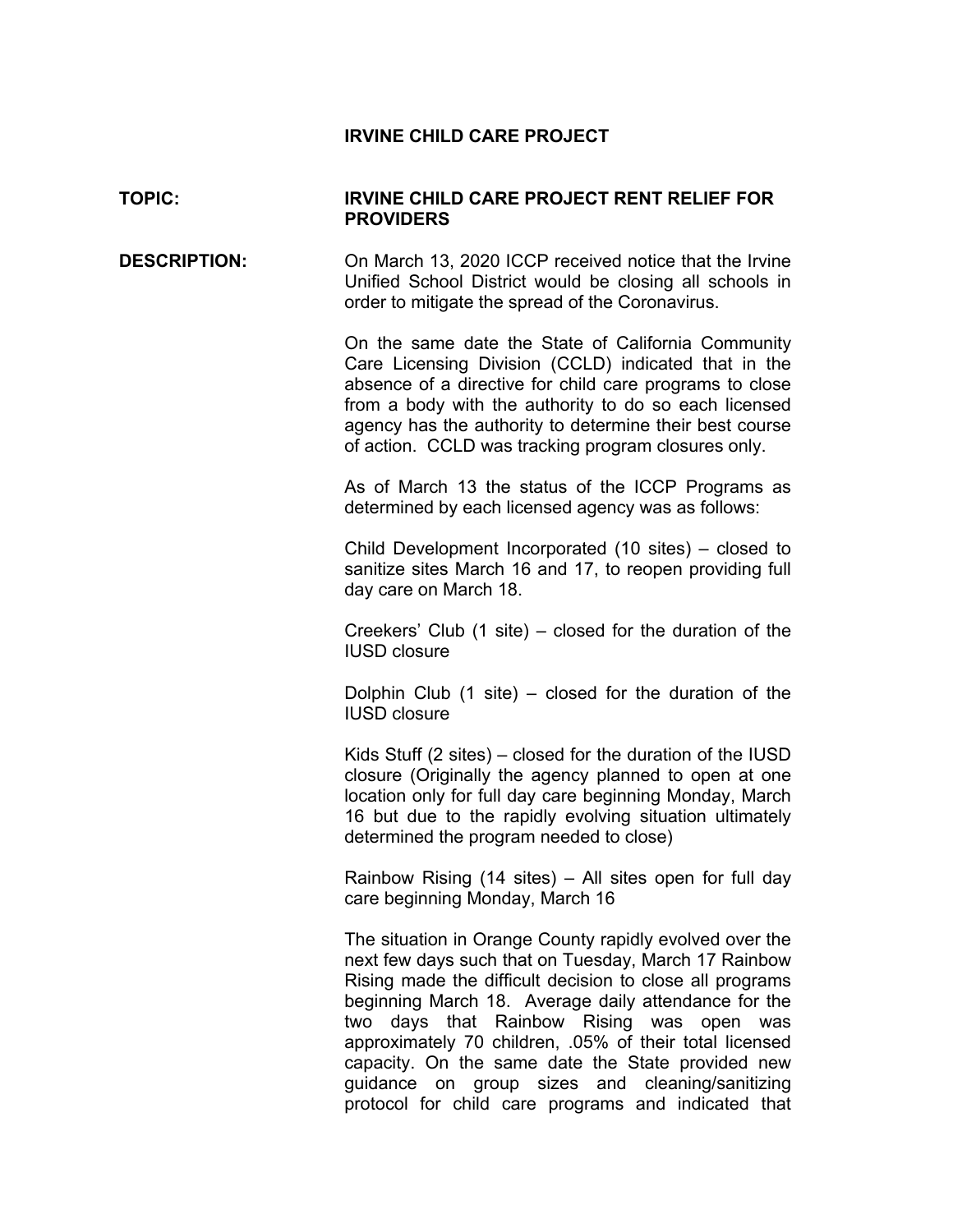programs remaining open were to be serving the children of essential workers only. Therefore CDI opened all 10 sites on Wednesday, March 18 providing care for the children of essential workers. The average daily attendance across all 10 sites has been approximately 40 children, with a maximum daily attendance of 57, which is .06% of their total licensed capacity.

On March 24 ICCP was notified that IUSD had extended the school closure through May 1, 2020.

ICCP agencies are not charging tuition during either program closure or while families have indicated they will not be utilizing care. Therefore all programs are operating with no revenue stream as of April 1. During this crisis ICCP agencies still have fixed expenses like Workers Compensation, Liability Insurance, Health Insurance, summer program activity deposits, and property tax in addition to continuing to support staff in whatever way possible.

In order to provide some financial relief, to support child care providers' recovery from the economic impact of the COVID-19 pandemic and to help ensure the availability of continued on-campus child care after this emergency it is recommended ICCP waive rental payments for April, May and June which would be a loss in revenue to ICCP of \$473,220 for the three months (\$157,740 per month).

ICCP is currently estimating ending the 2019-20 fiscal year with a reserve of approximately \$1.4 million. While waiving the total rent payments for April, May and June will negatively impact the reserve, ICCP can support this action and maintain a healthy level of reserves.

**RECOMMENDATION:** Approve the waiver of rental payments from ICCP providers for April, May and June which will total a loss in revenue to ICCP of \$473,220 for the three months.

ICCP/Stubbler/Fogarty Board Agenda April \_\_, 2020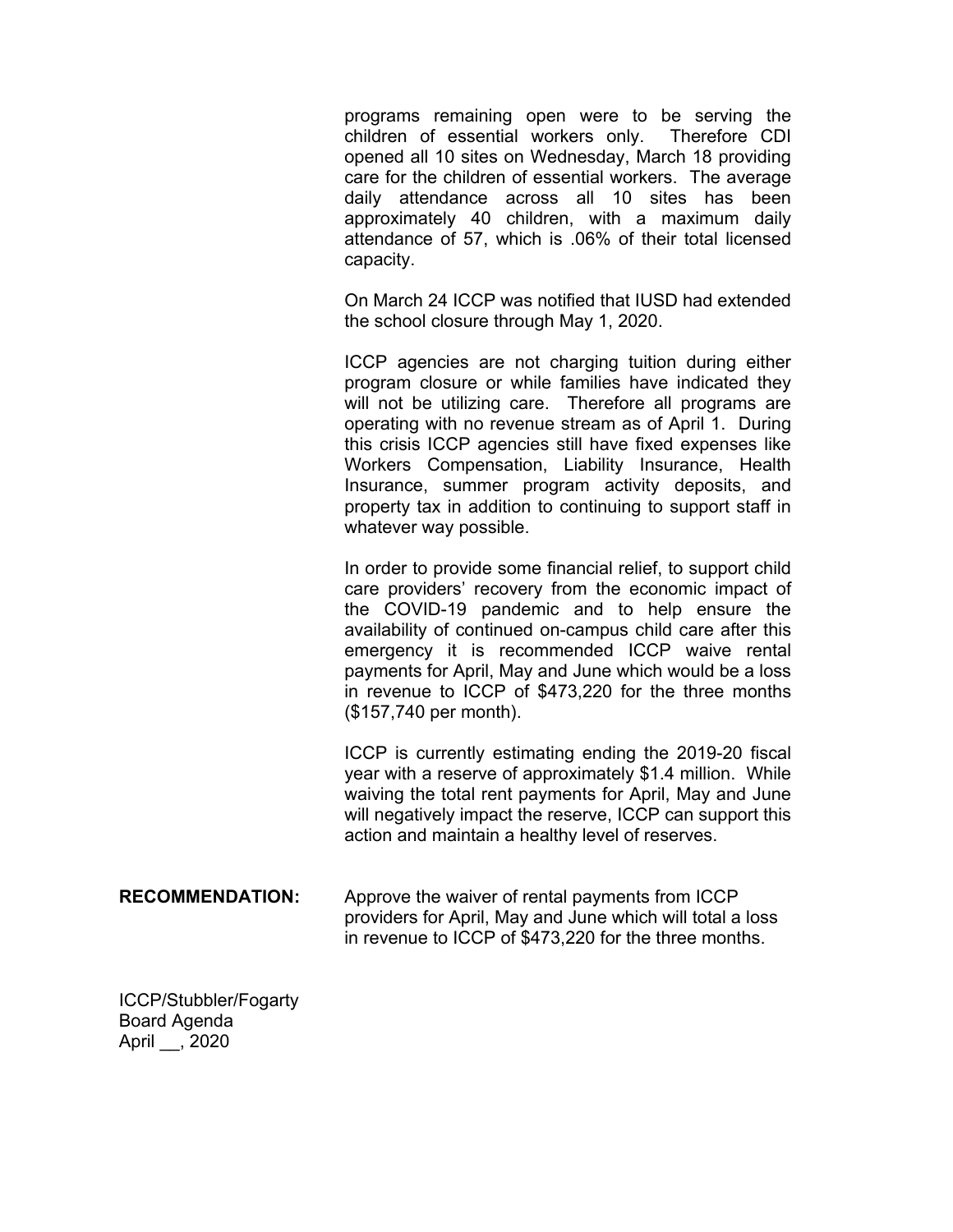## Michael K. Hagemann 18 Mandarin Irvine, CA 92604 (310) 977-5543 - Mobile

April 8, 2020

*BY ELECTRONIC MAIL* 

Shane Dineen, Recording Secretary Irvine Child Care Project sdineen@cityofirvine.org

RE: Comments for April 9, 2020 Meeting

Dear Mr. Dineen,

I want to thank you, Ms. Stubbler, and the board of the Irvine Child Care Project ("ICCP") for setting a special meeting. I plan to attend via WebEx.

The purpose of this letter is to share my comments in advance in writing, as seems to be the preferred method of commenting at the meeting. I do not want to inundate the board with emails, so you are welcome to share this letter in advance of the meeting with the board, in the board's packets, or orally.

First and foremost, I support the recommendation to waive rent for April, May, and June. I believe doing so will prevent insolvency of the programs. I believe the alternative, insisting upon payment of rents would just bankrupt the programs and not result in the collection of rent regardless.

Second, I believe forgiving rent only solves one of the two problems facing the programs: insolvency. Unfortunately, I foresee a second large problem. Without further assistance, I anticipate many long-term staff members will have no choice but to seek other employment. Those that don't will be placed in terrible financial positions.

Thus, I ask the board of the ICCP to set another special meeting promptly to discuss the staffretention proposal, below, as well as any other proposals presented by others.

## **My Staff-Retention Proposal**

## **The problem – unemployment insurance only covers about 60% of after-tax wages, so staff members are forced to find other employment:**

Unemployment compensation only pays fifty percent of the previous wages. Unemp. Ins. Code. § 1280. Unemployment payments are taxed as income at the federal level, but not at the state level. I.R.C. § 85, Rev. & Tax Code § 17083. There are no employee payroll taxes owed (i.e. social security (6.2%) or Medicare (1.45%)). **Thus, even after payroll tax and state income tax savings, an unemployed staff member will likely receive around sixty percent of their after-tax wages.** If the staff members finds other partial employment, their unemployment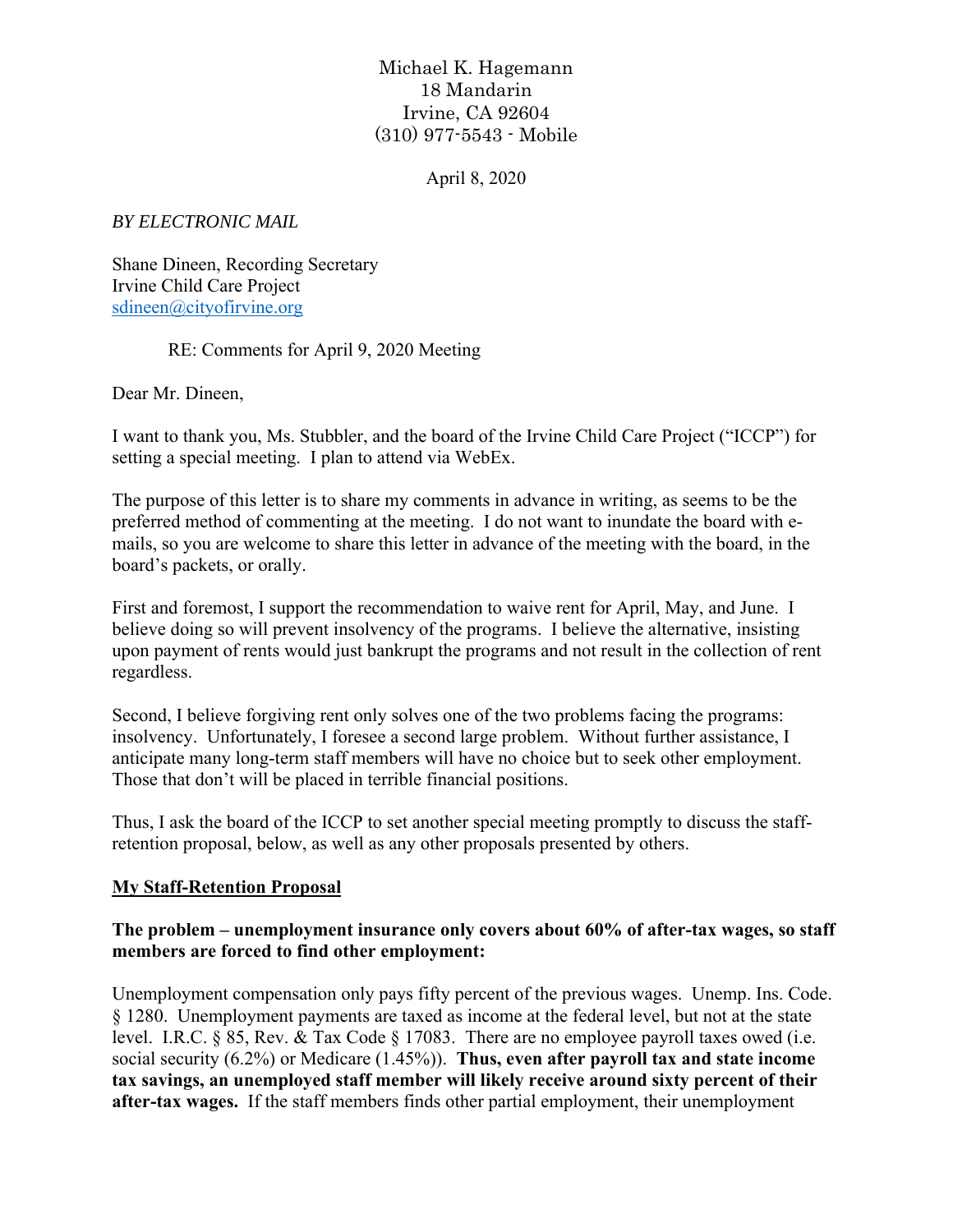Shane Dineen April 8, 2020 Page 2 of 3

compensation is reduced by 100% of the amount they earn (except for the first \$25.00 per week). Unemp. Ins. Code. § 1279. Therefore, staff members face a choice: live on sixty percent of their after-tax wages, or find other full-time employment.

## **Proposed solution – loan money to the staff members (through the programs) with said loans forgiven if the staff member return to work and stay employed for a certain number of years:**

There is only one way to get staff to stay with the program: cover the gap between unemployment compensation and their previous wages as much as possible. The question becomes: where to get this money?

I believe that this money should ultimately come from the parents whose children are in the program (such as myself) and will thus benefit from the retention of staff. However, the details of my solution involve using ICCP assets to help solve the free-rider and liquidity problems discussed, below, with very low risk to ICCP.

Namely, I speak for myself and I believe for the vast majority of parents: I would gladly pay a little more to the child-care program to retain my children's beloved staff members. The alternative is unfamiliar and potentially inexperienced staff members.

The problem with getting all the money from the parents now is: (1) every parent is in a different financial position; (2) it is the future parents who benefit, so the costs should be passed onto those parents; and (3) there's no way to compel all parents to pay equally (free-rider problem).

I propose:

- 1) ICCP issue loans to the programs on terms determined by the board, such as 10 years amortized at 2.5% annual interest. The maximum loan amount shall be the pro-rata, based on 2019/2020 program enrollment, share of assets ICCP is comfortable loaning out. For example, with 28 programs, the average loan would be \$53,571.43 if \$1,500,000.00 was the maximum of all loans.
- 2) ICCP should seek forgiveness or deferral of warrants to preserve ICCP assets.
- 3) The ICCP loan shall be disbursed as needed pursuant to the conditions, below. The first loan payment is not due until one month after the program reopens.
- 4) (Optional) To encourage parents to help out the programs financially, and stretch ICCP assets further, the ICCP engage in a dollar-for-dollar matching program, whereby ICCP will only match the parents' contribution to the loan fund.

## **ICCP shall condition the loan proceeds to be limited for use by the programs as follows:**

- 1) Program directors shall select eligible staff members to receive supplemental loans.
- 2) Eligible staff members shall be entitled to a loan of 25% of their 2019 pre-tax wages for each week of unemployment. (Loan proceeds are not taxed in any way, so